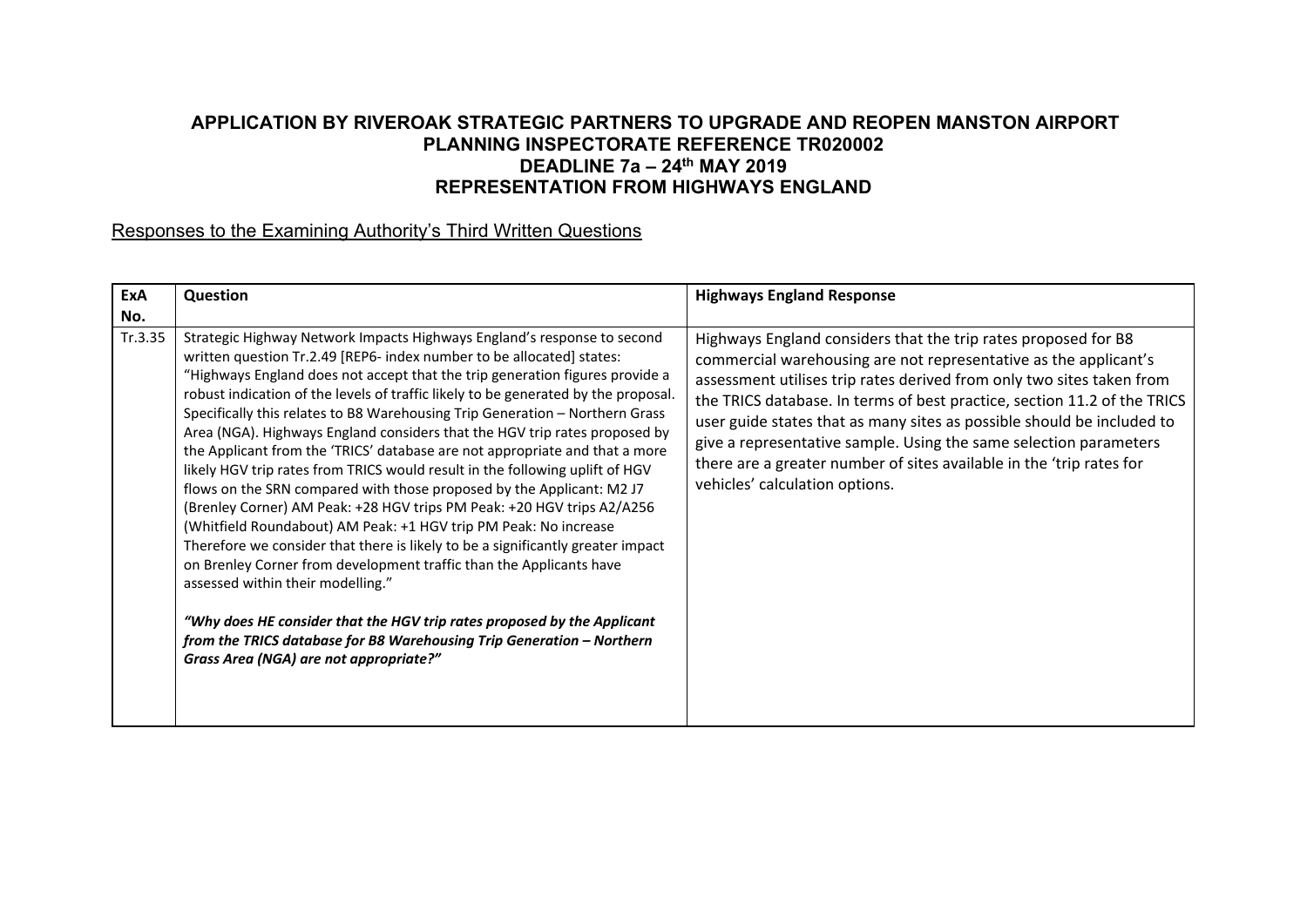| ExA     | Question                                                                                                                                                                                                                                                                                                                                                                                                                                                                                                                                                                                                                                                                                                                                                                                                                                                                                                                                                                                                                                                                                                                                                                                                                                                                                                                                                                                                                                                                                                                                                                                                                                                                                                                                                                                                                                                                                                                                                                                               | <b>Highways England Response</b>                                                                                                                                                                                                                                   |
|---------|--------------------------------------------------------------------------------------------------------------------------------------------------------------------------------------------------------------------------------------------------------------------------------------------------------------------------------------------------------------------------------------------------------------------------------------------------------------------------------------------------------------------------------------------------------------------------------------------------------------------------------------------------------------------------------------------------------------------------------------------------------------------------------------------------------------------------------------------------------------------------------------------------------------------------------------------------------------------------------------------------------------------------------------------------------------------------------------------------------------------------------------------------------------------------------------------------------------------------------------------------------------------------------------------------------------------------------------------------------------------------------------------------------------------------------------------------------------------------------------------------------------------------------------------------------------------------------------------------------------------------------------------------------------------------------------------------------------------------------------------------------------------------------------------------------------------------------------------------------------------------------------------------------------------------------------------------------------------------------------------------------|--------------------------------------------------------------------------------------------------------------------------------------------------------------------------------------------------------------------------------------------------------------------|
| No.     |                                                                                                                                                                                                                                                                                                                                                                                                                                                                                                                                                                                                                                                                                                                                                                                                                                                                                                                                                                                                                                                                                                                                                                                                                                                                                                                                                                                                                                                                                                                                                                                                                                                                                                                                                                                                                                                                                                                                                                                                        |                                                                                                                                                                                                                                                                    |
| Tr.3.36 | Highways England's response to second written question Tr.2.49 [REP6- index<br>number to be allocated] also states: "Highways England do not accept the<br>Applicant's conclusion that there will be a negligible impact on the SRN<br>because this has not been robustly demonstrated in the Applicant's Transport<br>Assessment and Addendum. The revised trip distribution provided by the<br>Applicant and now accepted by Highways England shows that there are an<br>additional 49 vehicular trips through the A2/A256 Whitfield Roundabout in<br>the AM peak and 51 vehicular trips in the PM peak. Of particular concern in<br>the AM peak period is the additional 39 right turn vehicular movements from<br>the A256 Whitfield Hill arm of the junction to the A2 southbound arm. This<br>movements cuts the southbound flow of traffic from the A2 northern arm of<br>the junction. In the AM peak period severe queuing currently occurs<br>southbound on the A2 northern arm of the roundabout. Accordingly, an<br>assessment is required to determine the likely additional delay and queuing at<br>the Whitfield roundabout with specific attention on the A2 southbound<br>approach.<br>Also, with the revised HGV trip generation as provided above, a<br>Merge/Diverge Assessment will need to be undertaken at M2 Junction 7<br>Brenley Corner on the basis that there are already severe delays experienced<br>at the junction during the peak network periods and the additional<br>throughput of traffic is likely to increase the delay and queuing experienced.<br>As no assessment of Brenley Corner and Whitfield Roundabout has been<br>provided by the Applicant and in view of the short time remaining until the<br>end of the Examination Highways England will undertake its own assessment<br>of both junctions".<br>"When will HE undertake its own assessments and make these available to<br>the ExA? These should be provided at Deadline 7a to be able to inform | Highways England has completed its own assessments and these show that<br>the proposed development will not have a material adverse impact on the<br>Strategic Road Network.<br>Highways England therefore withdraws its objection to the proposed<br>development. |
|         | discussion at the issue specific hearing on 6 June 2019."                                                                                                                                                                                                                                                                                                                                                                                                                                                                                                                                                                                                                                                                                                                                                                                                                                                                                                                                                                                                                                                                                                                                                                                                                                                                                                                                                                                                                                                                                                                                                                                                                                                                                                                                                                                                                                                                                                                                              |                                                                                                                                                                                                                                                                    |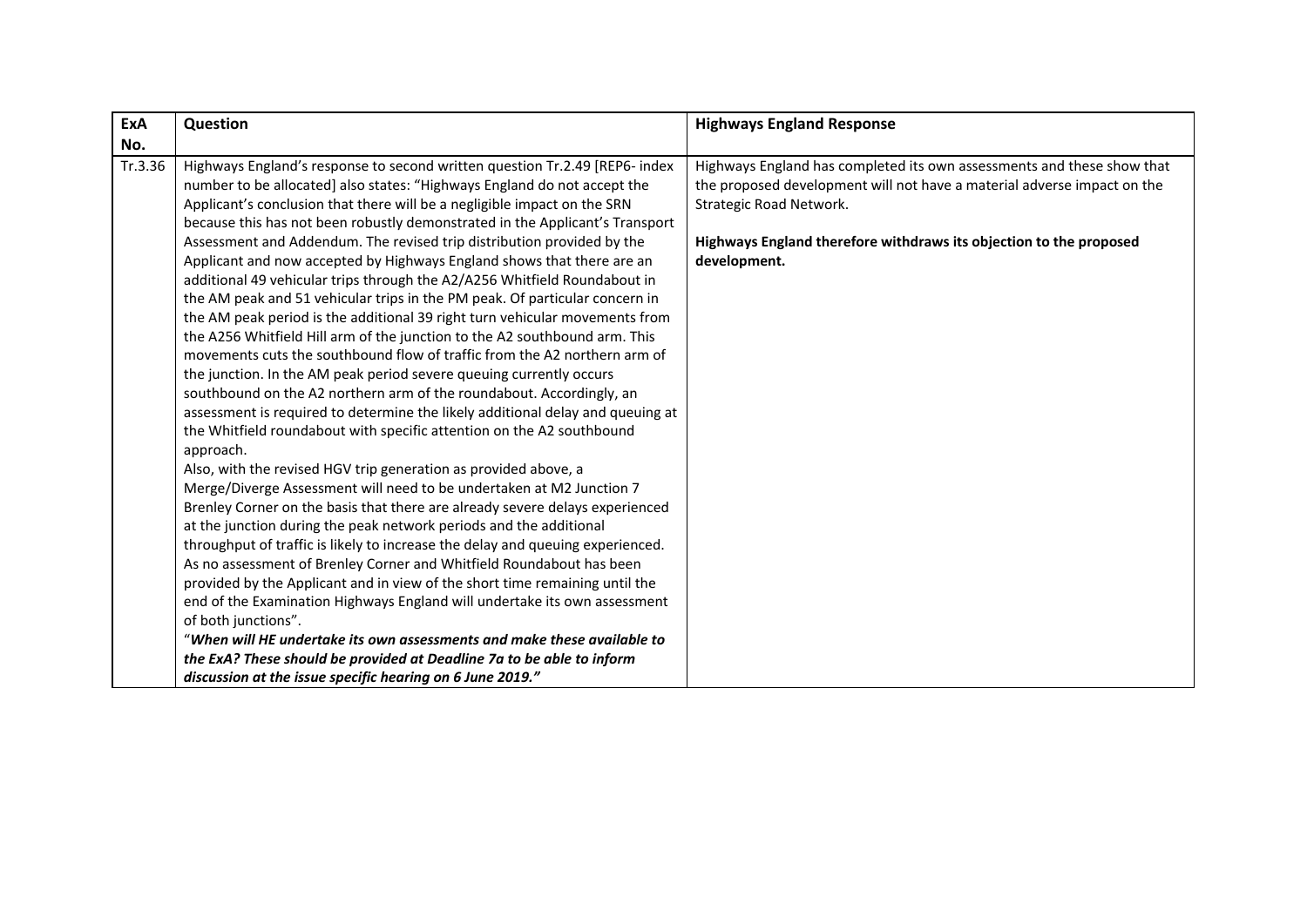| ExA     | Question                                                                                                                                                                                                                                                                                                                                                                                                                                                                                                                                                                                                                                                                                                                                                                                                                                                                                                                                                                                              | <b>Highways England Response</b>                                                                                                                                                                                                                                                                                                                                                                                                                                                                                                                                                                                                                                                                                                                                                                                                                                                                                                                                                                                      |
|---------|-------------------------------------------------------------------------------------------------------------------------------------------------------------------------------------------------------------------------------------------------------------------------------------------------------------------------------------------------------------------------------------------------------------------------------------------------------------------------------------------------------------------------------------------------------------------------------------------------------------------------------------------------------------------------------------------------------------------------------------------------------------------------------------------------------------------------------------------------------------------------------------------------------------------------------------------------------------------------------------------------------|-----------------------------------------------------------------------------------------------------------------------------------------------------------------------------------------------------------------------------------------------------------------------------------------------------------------------------------------------------------------------------------------------------------------------------------------------------------------------------------------------------------------------------------------------------------------------------------------------------------------------------------------------------------------------------------------------------------------------------------------------------------------------------------------------------------------------------------------------------------------------------------------------------------------------------------------------------------------------------------------------------------------------|
| No.     |                                                                                                                                                                                                                                                                                                                                                                                                                                                                                                                                                                                                                                                                                                                                                                                                                                                                                                                                                                                                       |                                                                                                                                                                                                                                                                                                                                                                                                                                                                                                                                                                                                                                                                                                                                                                                                                                                                                                                                                                                                                       |
| Tr.3.37 | "The Applicant's response to second written question Tr.2.51 states that trips<br>from Medway local authority area should have been included in Table 8.2 of<br>the RTA and provides a new table showing distribution from West Kent.<br>Do Highways England and KCC agree with the revisions to the distribution?"                                                                                                                                                                                                                                                                                                                                                                                                                                                                                                                                                                                                                                                                                   | Section 4.7.9 of the Revised Transport Assessment (RTA) makes reference to<br>12.5% of passenger trips originating from West Kent, based on evidence<br>presented to the Airports Commission in 2014. The Applicant's response to<br>Tr.2.51 states that Table 8.2 of the RTA should have included the proportion<br>of the 12.5% that came from Medway but did not, and that this was an<br>omission. The table provided in response to Tr.2.51 states that 3.58% of<br>passenger trips will originate from Medway based on the distribution of trips<br>derived from the gravity model, which amounts to 6 two-way trips in the AM<br>peak hour and 4 two-way trips in the PM peak hour.<br>Although Highways England have not been provided with the gravity model<br>itself for review, this small proportion of passenger trips originating from<br>Medway is considered to be robust given that the Medway area forms part of<br>the 'floating catchment' area rather than the 'core catchment', and as such is |
| Tr.3.38 | An Interested Party [REP3-152] raised the following concern: "the assumption<br>that all Swale traffic will leave the M2 at junction 6 and use the A251. This<br>cannot be true - the great majority of population in Swale District is in<br>Sittingbourne and Sheerness, not Faversham, and thus most of the Swale<br>traffic would route via the M2 junction 5 and the A249. Few people use<br>junction 6 and the congested and slow A2 to reach Sittingbourne from the<br>east." The Applicant's response to this as part of the second written question<br>Tr.2.51 [REP6-index number to be allocated] states: "The assumptions<br>concerning the M2 at Junction 6 and the A251 have been agreed with KCC and<br>Highways England and are therefore not considered to be in question. In any<br>event, even if the routing was altered as suggested, the quantum of traffic<br>would be so small as to not make any material difference."<br>Do HE and KCC agree with the Applicant's statement? | more likely to be served by Gatwick Airport.<br>Highways England's Representation to Deadline 6 stated under 'Matters<br>Agreed' that "The methodology on the distribution of traffic from all airport<br>operations on to the Strategic Road Network is agreed." Notwithstanding<br>this, the quantum of traffic in question is small and highly unlikely to make a<br>significant difference. Highways England have a major improvement (Road<br>Investment Strategy - RIS) scheme planned at M2 J5 starting in early spring<br>2020 which will cater for any rerouting should that occur. Completion of the<br>RIS scheme is expected in late 2021.                                                                                                                                                                                                                                                                                                                                                                |